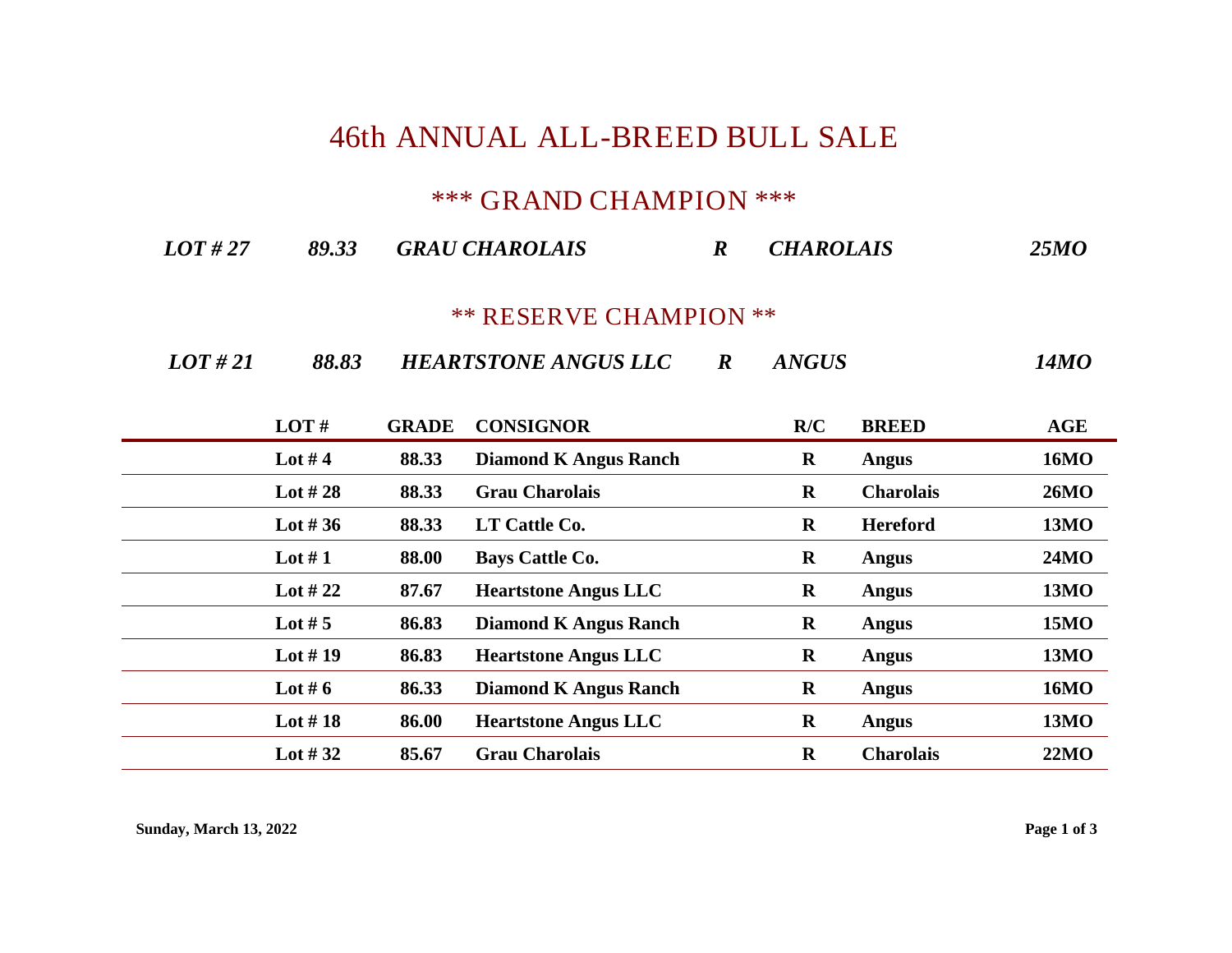| LOT#       | <b>GRADE</b> | <b>CONSIGNOR</b>                       | R/C         | <b>BREED</b>       | <b>AGE</b>  |
|------------|--------------|----------------------------------------|-------------|--------------------|-------------|
| Lot $#44$  | 85.33        | <b>Carter Brangus</b>                  | $\mathbf R$ | <b>Ultra Black</b> | 25MO        |
| Lot $#35$  | 85.00        | <b>Bays Cattle Co.</b>                 | $\mathbf R$ | <b>Hereford</b>    | <b>14MO</b> |
| Lot $#37$  | 85.00        | <b>T</b> Heart Cattle                  | $\mathbf R$ | Limousin           | <b>14MO</b> |
| Lot $#45$  | 84.67        | <b>Carter Brangus</b>                  | $\mathbf R$ | <b>Ultra Black</b> | <b>25MO</b> |
| Lot #2     | 84.33        | <b>Bays Cattle Co.</b>                 | $\mathbf R$ | <b>Angus</b>       | <b>24MO</b> |
| Lot $#43$  | 84.33        | <b>Carter Brangus</b>                  | $\mathbf R$ | <b>Ultra Black</b> | <b>24MO</b> |
| Lot $\#31$ | 84.00        | <b>Grau Charolais</b>                  | $\mathbf R$ | <b>Charolais</b>   | 23MO        |
| Lot $#20$  | 84.00        | <b>Heartstone Angus LLC</b>            | $\bf R$     | <b>Angus</b>       | <b>12MO</b> |
| Lot $#29$  | 83.33        | <b>Grau Charolais</b>                  | $\mathbf R$ | <b>Charolais</b>   | <b>24MO</b> |
| Lot $#10$  | 83.00        | <b>Four Of A Kind Ranch and Cattle</b> | $\mathbf R$ | <b>Angus</b>       | 25MO        |
| Lot $#24$  | 83.00        | <b>Morrow Ranch</b>                    | $\mathbf R$ | <b>Angus</b>       | <b>11MO</b> |
| Lot $#34$  | 82.67        | <b>Grau Charolais</b>                  | $\mathbf R$ | <b>Charolais</b>   | <b>21MO</b> |
| Lot $#41$  | 82.67        | <b>Morrow Ranch</b>                    | $\mathbf R$ | <b>Simmental</b>   | <b>14MO</b> |
| Lot $#33$  | 82.00        | <b>Grau Charolais</b>                  | $\mathbf R$ | <b>Charolais</b>   | 22MO        |
| Lot $#23$  | 81.33        | <b>Heartstone Angus LLC</b>            | $\mathbf R$ | <b>Angus</b>       | <b>14MO</b> |
| Lot $#42$  | 81.33        | <b>Morrow Ranch</b>                    | $\mathbf R$ | <b>Simmental</b>   | <b>12MO</b> |
| Lot $#12$  | 80.00        | <b>Four Of A Kind Ranch and Cattle</b> | $\mathbf R$ | <b>Angus</b>       | <b>16MO</b> |
| Lot $#40$  | 79.17        | <b>T</b> Heart Cattle                  | $\mathbf R$ | <b>Limousin</b>    | <b>13MO</b> |
| Lot $#11$  | 79.00        | <b>Four Of A Kind Ranch and Cattle</b> | $\mathbf R$ | <b>Angus</b>       | <b>24MO</b> |
|            |              |                                        |             |                    |             |